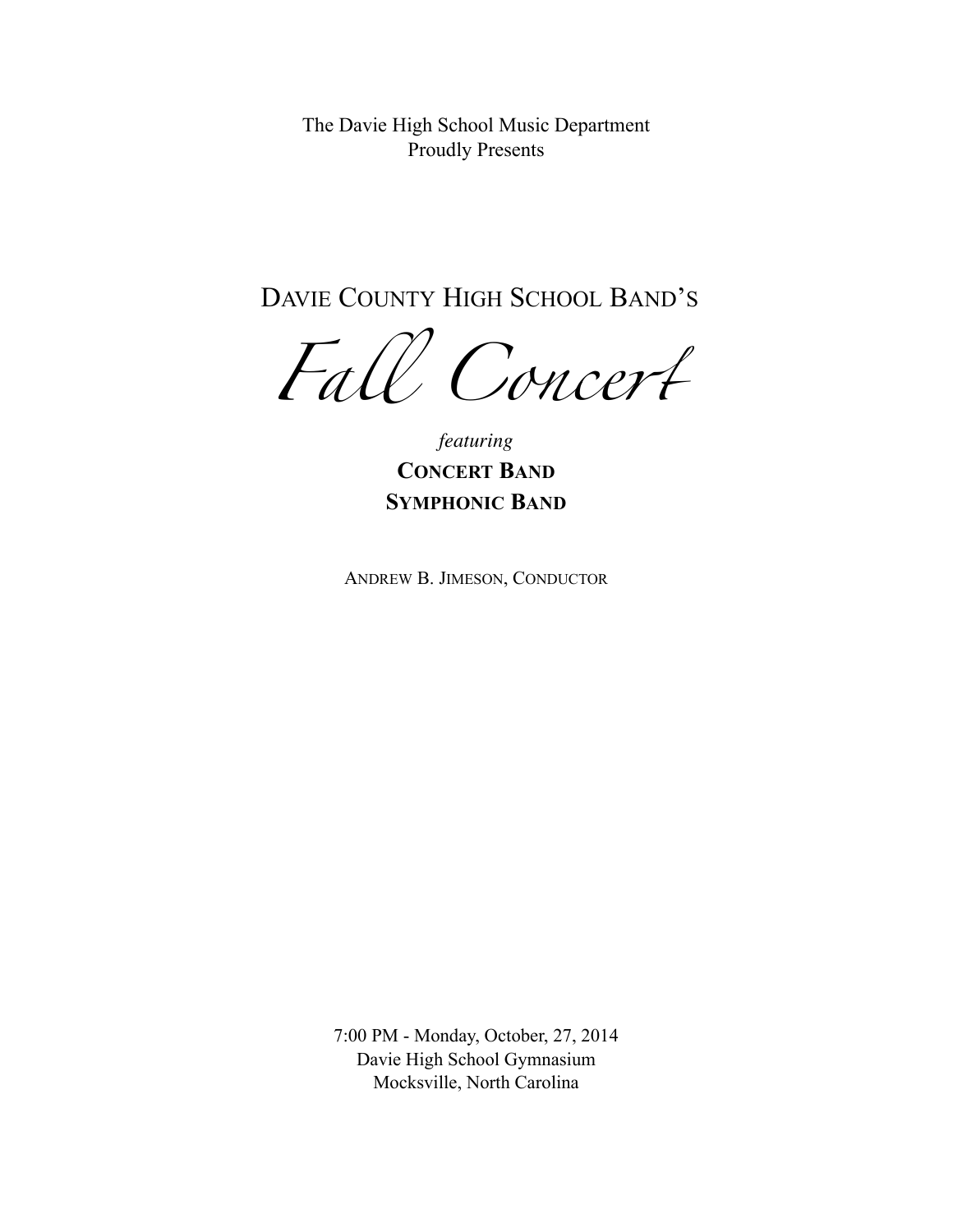# *Concert Band*

## *Afterburn (2009) by Randall Standridge*

This piece seeks to capture the emotions of flight in a supercharged jet plane: excitement at takeoff; awe at the beauty of the earth; and an adrenaline burst of joy when the afterburners kick in.

## *Abracadabra (2005) by Frank Ticheli*

Written for and dedicated to the composer's son, a sense of mystery pervades in this piece that is at once playful and serious, innocent and mischievous.

## *The Headless Horseman (2014) by John Prescott*

In the *Legend of Sleepy Hollow* superstitious schoolmaster Ichabod Crane embarks on a harrowing night journey, chased through the dark by this fearsome specter. The ride begins first as a trot, then canter and eventually a mad dash to escape as the ghostly laughter pierces the air, ever closer to the terrified schoolmaster!

# *Symphonic Band*

## *Across the Great Divide (2007) by Rob Romeyn*

*Across the Great Divide* carries us through a day in the life of a cowboy in the American northwest. From a glorious mountain sunrise to the thrill of the rodeo, and closing with a beautiful sunset, you'll experience them all in this wonderful piece.

## *Simple Gifts (2002) by Frank Ticheli*

*I - In Yonder Valley II - Dance III - Here Take This Lovely Flower IV - Simple Gifts* 

In this fine four-movement work, Ticheli pays homage to authentic Shaker music as he, in his own words, "sought subtle ways to preserve their simple, straightforward beauty."

## *Night Cries (2002) by Elliot Del Borgo*

This engaging work for band is filled with mysterious sounds heard in the night, both real and imagined. Its overall dark and foreboding mood is both intriguing and suspenseful.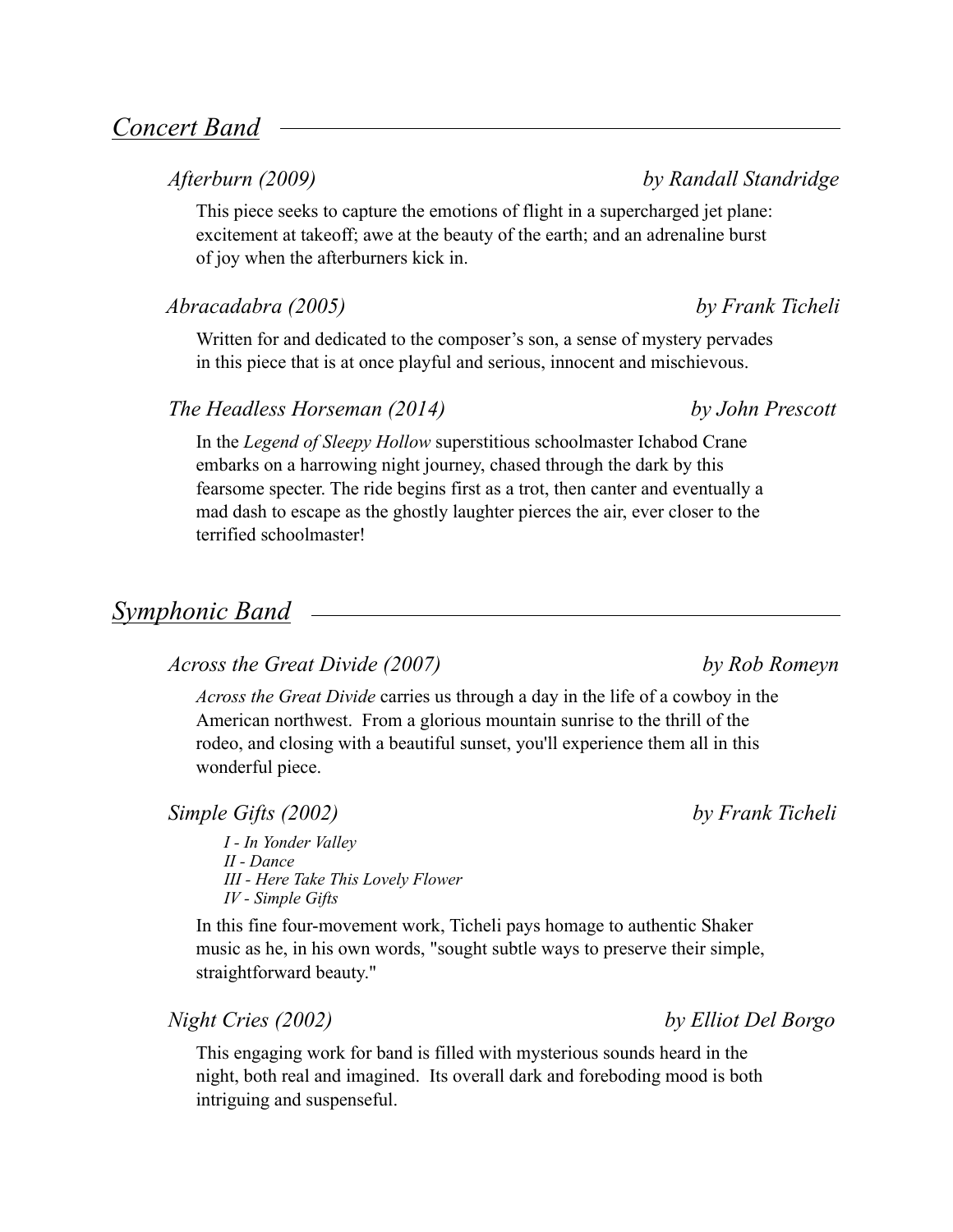# *Davie County High School Bands - Fall 2014*

#### *Flute*

Katie Allison, WE\* Jordan Baity, SB Hannah Baysinger, CB Sarah Burford, CB\* Hannah Dix, WE Tiffany Fleming, WE\* Bianca Flores, CB Ashton Garcia, SB Kalea Godfrey, SB Emily Gosnell, SB Sarah Impellizari, CB Kasey McKnight, SB Brianna Moore, WE\* Shelby Nelson, SB Cassie Newell, CB Elisabeth Newman,WE\* Tabitha Nicholson, CB Idalis Perez, CB Sophie Potts, WE Lexie Rossman, SB Samantha Smith, CB Mikayla Thomas, WE Deanna Torres, WE Michelle Werbeck, CB Shelby Williford, CB Emmy Zapata-Perez, SB

### *Oboe*

Makayla Cody, SB Destiny Rycroft, SB Kaylan Vogler, WE

#### *Clarinet*

Andrew Ashby, WE\* Avery Boudreau, CB Cindy Calix, CB Adam Conrad, WE Dylan Cox, SB Giuseppe Fanale, SB Amelia Halverson, SB Angel Hellmandollar, SB Brynn Howard, CB Jake Howell, SB Samuel Hutchins, CB Danielle Legters, SB Aaron Locklear, CB Cyrena Lyons, CB Megan MacDonald, CB Kary Mayes, CB Alex Meader, SB Max Meader, SB Emily Miller, WE Autumn Murphy, WE Jennifer Ngo, WE

Savannah Priestley,WE\* Jessica Randolph, WE Alex Rodriguez, CB Katelyn Sammons, WE\* Kirsten Seamon, CB Kristina Shouse, SB Brittney Shultz, WE\* Rachel Smith, SB Delana Spillman, SB Kelsie Stanberry, WE\* Chelsea Strange, WE Layne Timidiski, CB Rachel Vance, WE Autumn Whitley, SB

*Bass Clarinet*  Mackenzie Clubb, SB Brittany Hunter, SB\* Julian Hunter, WE John Passero, WE Abby Vogler, SB

### *Alto Saxophone*  Brock Allen, WE\* Heather Deal, SB Zach Finney, WE\* Elijah Gregory, SB Joey Hall, SB Liam Jennings, SB Nora Larsen, SB Ryan Manson, CB Hailey Molloy, CB Claire Myers, WE Ryan Shelton, WE Blaine Tutterow, CB Nicole Valliere, WE

*Tenor Saxophone*  Dean Allen, CB Wyatte Copeland, SB Aaron Finney, SB David Jones, SB Alexis Williams, WE

*Baritone Saxophone*  Zachary Finney, SB\* David Fletcher, WE Zack Seamon, CB

#### *Horn*

Tara DuChemin, SB\* Jonathon Houghton, CB Olivia Kuhnemann, SB Danielle Wood, WE\*

*Trumpet*  Lindsay Aggar, CB Destiny Anders, CB Jacob Beauchamp, WE\* Elaina Burr, WE Luke Carter, WE Ryan Church, SB Tara DuChemin, WE\* Daniel Forrest, SB\* Ben Fouts, CB Veronica Garcia, CB John Howard, WE Foster Johnson, SB Shane Leazer, SB\* Bryan Lewis, CB Kerigan Martin, CB Sarah McCoy, WE\* Jacob Morse, SB Timothy Peeler, CB Bryson Penley, WE Andy Renegar, WE Taylor Smith, CB

#### *Trombone*

Christopher Carr, CB Tayler Collins, SB\* David Gosnell, WE\* Covey Hough, WE Caleb Lanning, WE Manuel Roman, WE\* Hailey Pirk, SB

#### *Euphonium*

Wesley Burton, SB Brandon Dwyer, CB Kirsten Freeman, WE Seth Jones, WE\* Jordan Marcial, WE Isabel McLaughlin, SB\* Katherine Parker, SB\* Alec Pfeifer, WE Nolan Tucker, CB Hannah Whitley, CB Tyler Zickmund, CB

#### *Tuba*

Johnathon Hilliard, CB Seth Jones, SB Austin Lowery, WE Jeb Masencup, CB

### *String Bass*  Micah Carroll, CB

### *Percussion*

Brittany Billings, CB Elijah Caudill, SB Bren Collins, CB Stephon Dalton, SB Meghan Donley, WE Austin Hamm, WE Spencer Kelly, SB\* Katie Koontz, WE\* Dharla Lawson, CB Lauren Long, CB Jesse McDaniel, SB\* David Morton, CB Joe Nobles, WE\* Trinity Scarlett, CB Jacob Seamon, WE Max Sekelsky, WE\* Korbin Smith, SB Allison Staley, WE Zachary Plott, SB James Reinsvold, SB

*Symbols Indicate -*  \* - Senior